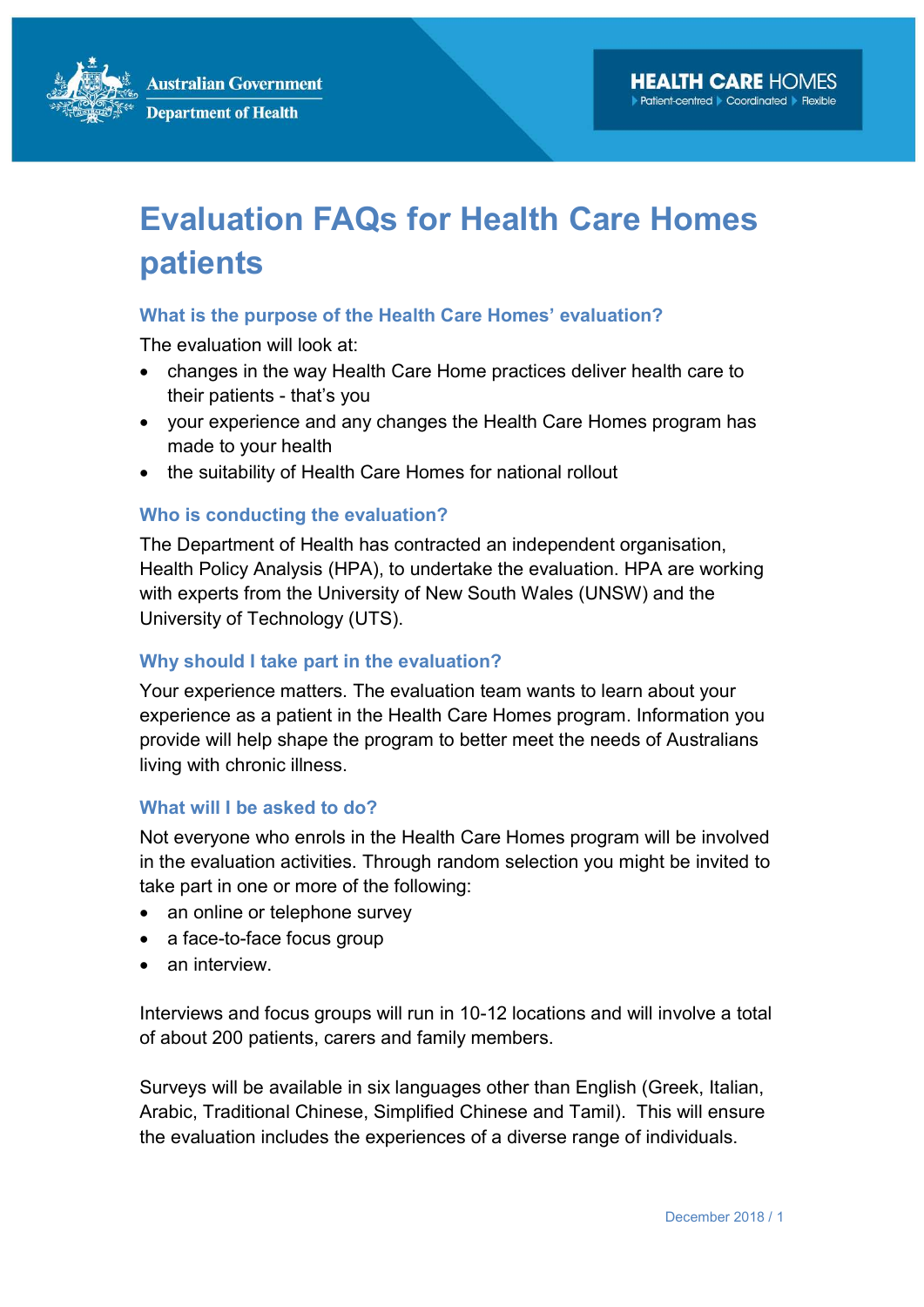#### How often will I be asked to take part?

Two rounds of surveys, interviews and focus groups will occur. The first set of surveys, interviews and focus groups will be between November 2017 and October 2018. The second round will be between November 2018 and October 2019.

#### What sort of questions will I be asked?

The evaluation team want to learn about your experience in the Health Care Homes program. They might ask you questions about:

- how your treatment has changed during the time you've been a part of the program
- whether your experience in the program has met your expectations
- any changes you would suggest for the program in the future.

Surveys will also include some questions about yourself which will help interpret the results.

#### Is any of my other information being used for the evaluation?

Data that will help the evaluation team look at differences between Health Care Home patients and non-Health Care Home patients and their experiences and treatment will be used in the evaluation.

This includes information collected through government systems such as:

- the Medicare Benefits Schedule
- the Pharmaceutical Benefits Scheme
- hospital systems
- aged care system.

All this data will be **de-identified**. This means it doesn't include any of your personal information, like your name, address or date of birth. It can't be used to identify you or be connected to you as an individual.

#### What will my Health Care Home tell the Evaluator about me?

Your Health Care Home practice will give your name and contact details to the evaluation team via a secure website. They are only providing this information so that the evaluation team can invite you to take part in surveys, interviews and focus groups. The evaluation team won't use this information for any other purpose.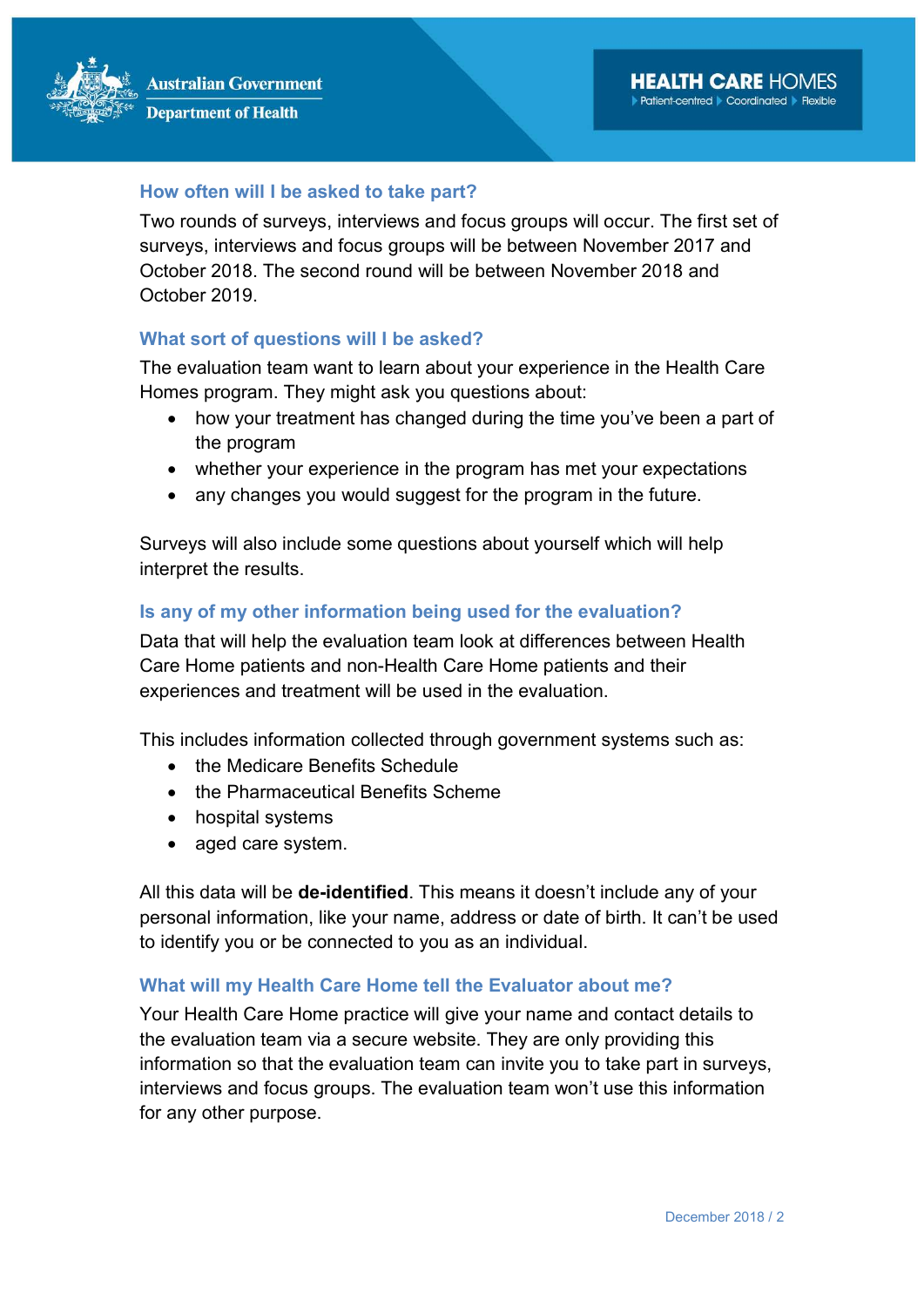

If you don't want to be contacted about these activities, all you have to do is tell your practice.

Your practice will also provide **de-identified** information about your visits to the evaluation team. The information will not include any personal or identifying details such as your name, date of birth or address. The information can't be used to identify you or be connected to you as an individual.

If you don't want this information shared with the evaluation team, please speak to your practice.

#### Will the evaluation team tell my Health Care Home anything about me?

The evaluation team will only provide summary information that does not identify you (or anyone else) to your Health Care Home. For example, they may provide information on the number of patients with a disease who have had tests to monitor their condition.

#### How will my privacy be maintained?

There are a few different ways that your privacy is being maintained.

The evaluation team will only be given your name and contact details. It will only be used to invite you to take part in evaluation activities (such as surveys, focus groups and interviews). They won't have any other personal information about you. The information will be received via a secure website.

When you enrol, your practice will ask you if it's okay for them to provide this information to the evaluation team. If you don't want to take part in the evaluation activities, please let your practice know when you enrol.

Your name won't be connected to any of the other data being used in the evaluation, including your response to evaluation activities.

All other data being used for the evaluation is de-identified and cannot be linked to you as an individual.

For more information about privacy go to: Who can access my data? Where is my data stored?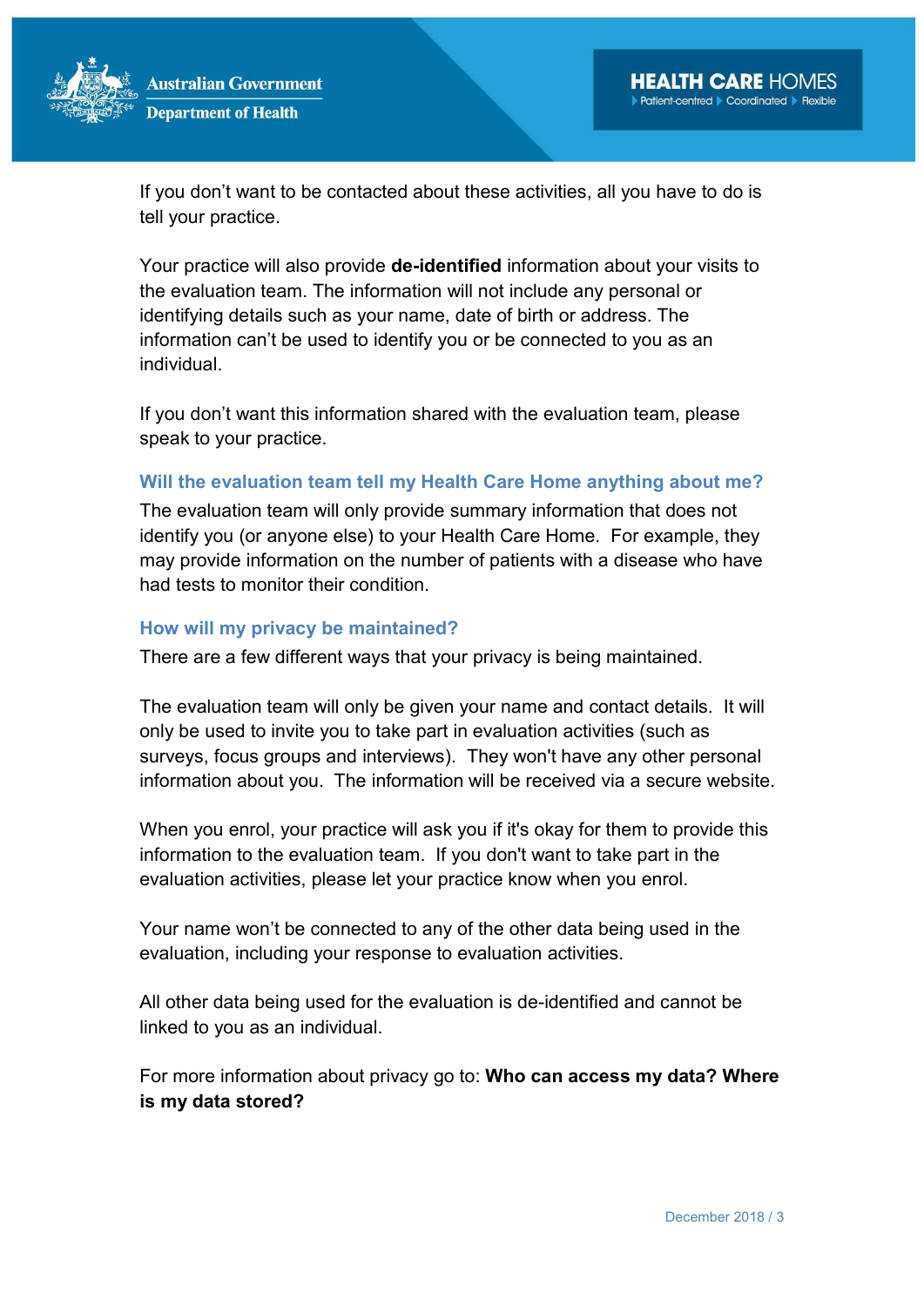#### Who can access my data?

Access to your information and de-identified data is limited. Only individuals who have been approved by the Department of Health's Human Research Ethics Committee are able to access your data. This means that only specified researchers and analysts from HPA, UNSW and UTS have access to the data.

Your personal information will only be accessed to invite you to take part in surveys, interviews or focus groups. The evaluation team is working with the Australian National University's Social Research Centre to conduct telephone interviews. Interviewers from there may contact you for surveys. Surveys will be available in six languages other than English (Greek, Italian, Arabic, Traditional Chinese, Simplified Chinese and Tamil).

Members of the evaluation team may contact you to invite you to participate in a face-to-face interview or focus group.

#### Where is my data stored?

Data will be stored on the Secure Unified Research Environment (SURE) at the SAX institute. The SAX Institute is an independent, non-profit organisation set up for researchers. The SURE facility is a secure place for researchers to store and analyse data. The security controls in SURE meet industry standards and users have to undergo training before they are granted access.

#### Has this evaluation project been approved?

The evaluators received ethics approval on 20 September 2017 from the Department of Health's Human Research Ethics Committee to undertake the evaluation of Health Care Homes [Project 04-2017]. In September 2018, ethical oversight for the evaluation was transferred to the ACT Health Human Research Ethics Committee.

The evaluators will also be seeking ethics approval from Indigenous specific human research ethics committees for focus groups and interviews occurring in areas with high Aboriginal and Torres Strait Islander populations.

#### Can I access the information I provide to the Evaluators?

No. Even though the evaluation team has your personal information it is being kept separate to your responses to surveys, focus groups and interviews. Since your responses will be anonymous, the evaluation team won't be able to provide your information back to you.